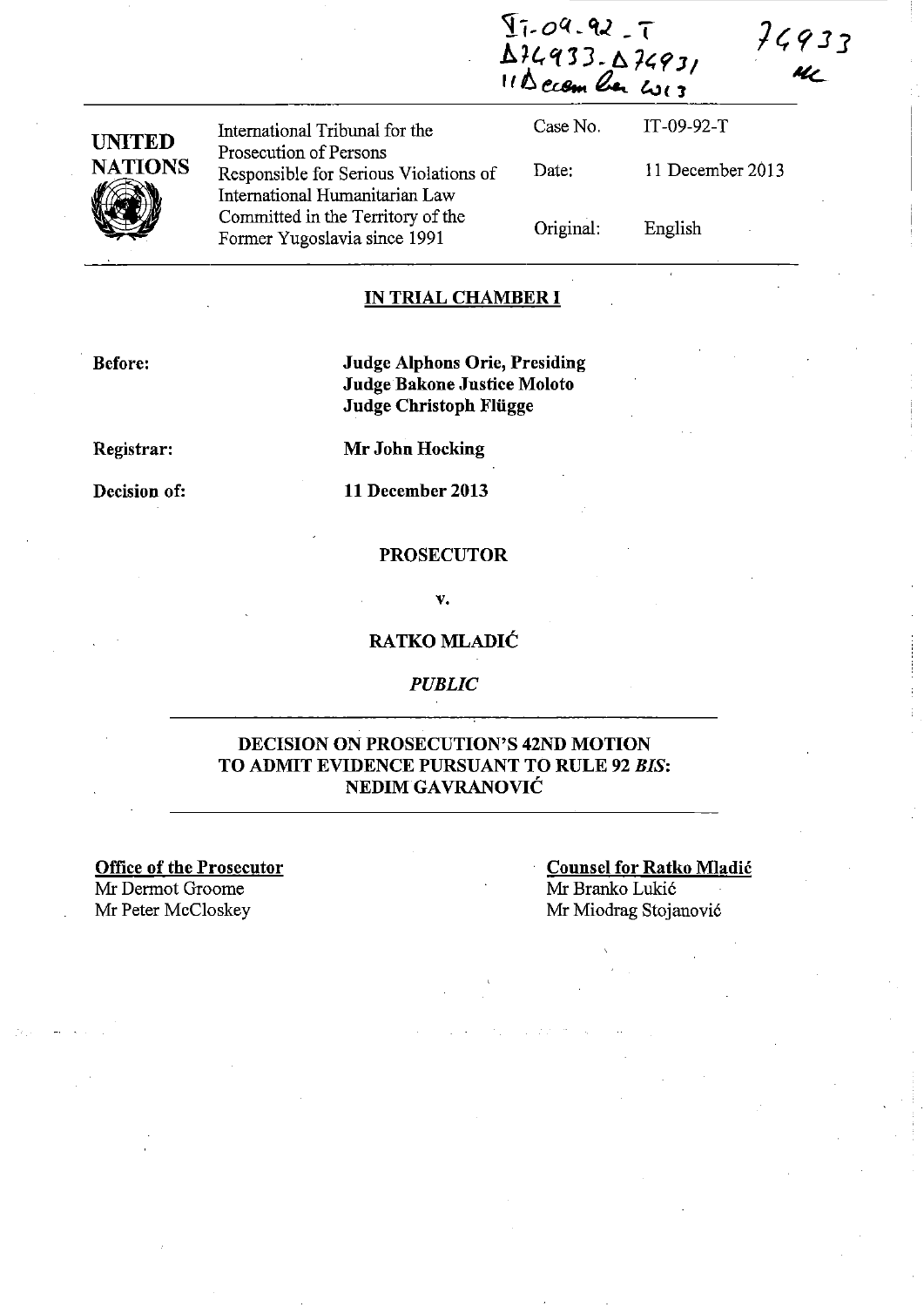# $74932$

# **I. PROCEDURAL HISTORY AND SUBMISSIONS OF THE PARTIES**

1. On 30 September 2013, the Prosecution filed a motion ("Motion") pursuant to Rule 92 *bis*  of the Tribunal's Rules of Procedure and Evidence ("Rules") requesting the admission into evidence of excerpts of the transcripts of Nedim Gavranović's evidence in the case *Prosecutor v. Stanislav Galić*.<sup>1</sup> On 14 October 2013, the Defence filed its response, requesting the Chamber to deny the Motion in its entirety.<sup>2</sup>

# **11. APPLICABLE LAW**

2. The Chamber recalls and refers to the applicable law governing the admission of evidence pursuant to Rule 92 *bis* of the Rules, as set out in a previous decision.<sup>3</sup>

## **Ill. DISCUSSION**

3. Considering the very limited number of transcript pages that are being tendered, the Chamber accepts that the Motion is in accordance with the Chamber's guidance.<sup>4</sup> Further, the Chamber notes that the Prosecution is seeking to tender transcripts from a previous case and that Rule 92 *bis* (B) of the Rules therefore, contrary to the Defence's submission,<sup>5</sup> does not apply.

4. The Chamber considers that the proffered evidence of Gavranović concerns Scheduled Incident G4 of the Indictment and is therefore relevant pursuant to Rule 89 (C) of the Rules. With regard to probative value, the Defence indicates two instances of hearsay, which it argues are unreliable.<sup>6</sup> Having reviewed the relevant portions of the transcripts, the Chamber does not find that they qualify as hearsay evidence and rejects the Defence's arguments in this respect. In relation to the Defence's objections that the evidence contains opinion, including expert testimony, and speculation,<sup>7</sup> the Chamber considers that the Defence mischaracterizes certain passages in the transcripts as expert testimony. 8 Further, the Chamber refers to and incorporates its previous

 $\mathbf{I}$ Prosecution 42<sup>nd</sup> Motion to Admit Evidence Pursuant to Rule 92bis: Nedim Gavranović (RM182), 30 September 2013. For further details, see Motion.

<sup>2</sup>  Defence Response to Prosecution 42<sup>nd</sup> Motion to Admit Evidence Pursuant to Rule 92bis: Nedim Gavranović (RMI82), 14 October 2013 ("Response"). For further details, see Response.

 $\overline{\mathbf{3}}$ Decision on Prosecution Third Motion to Admit Evidence Pursuant to Rule 92 *bis:* Sarajevo Witnesses, 19 October 2012, paras 5-7.

T. 106-110, 137-138, 194,315-325,525-532.

Response, paras 10-12.

<sup>6</sup>  Response, paras 13 -17.

<sup>7</sup>  Response, paras 18-21.

See, in particular, transcript pages 6718:8-12 and 6723:4. The Defence submits that they qualifies as "expert testimony on psychological conditions" and "expert testimony on weapons", respectively.